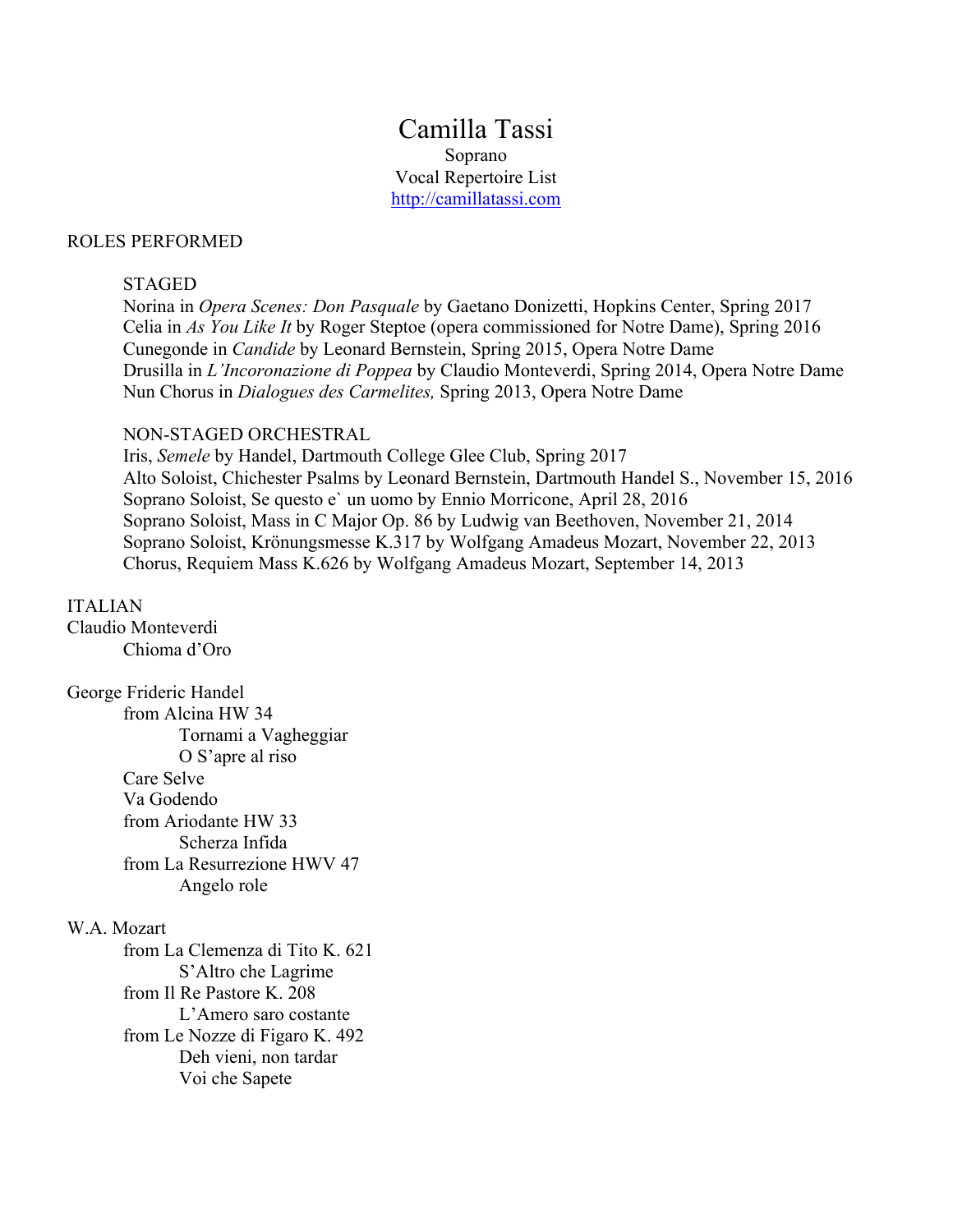No, che non sei capace K. 419

# Gioachino Rossini

La Fioraia Fiorentina Aragonese

# Gaetano Donizetti

from Linda di Chamounix O Luce di Quest'Anima

From Don Pasquale Quel guardo il cavaliere… So` anch'io la virtu` magica Pronta io son

# Vincenzo Bellini

Il Fervido Desiderio Vaga Luna che Inargenti Ma Rendi Pur Contento L'Abbandono

#### Giuseppe Verdi

from Un Ballo in Maschera Saper Vorreste

## GERMAN

## J.S. Bach

from St. John Passion BWV 245 Zerfließe, mein Herze Ich folge dir gleichfalls Wedding Cantata BWV202

#### Joseph Haydn

from Die Schöpfung Nun Beut die Flur

# W.A. Mozart

from Die Entführung Aus Dem Serail K.384 Durch Zärtlichkeit und Schmeicheln

## Franz Schubert

Erster Verlust D. 226 Wonne der Wehmut D. 260 Morgenkuss D. 264 Seligkeit D. 433 Die Rose D. 745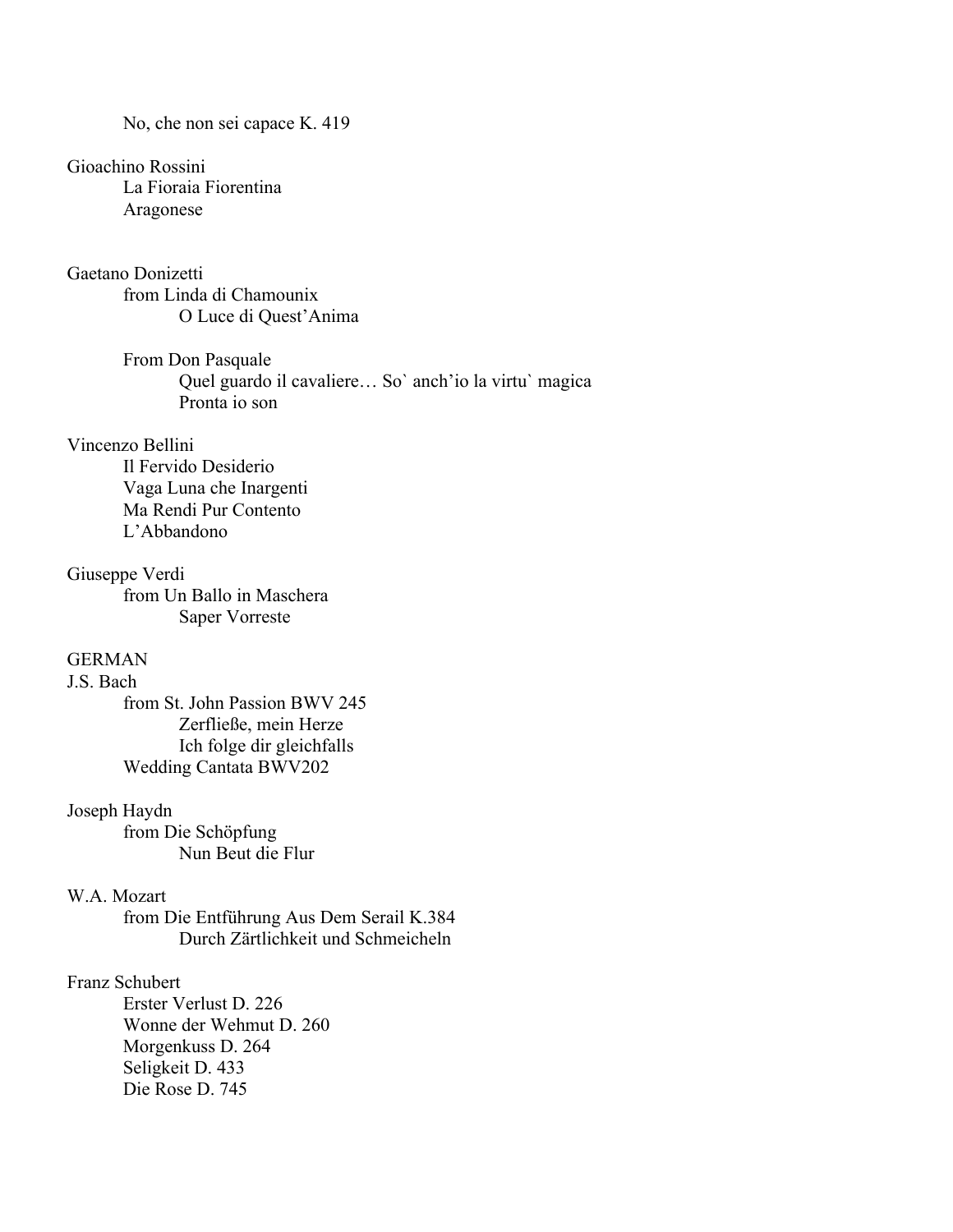Auf dem Wasser zu singen D. 774

#### Peter Cornelius

from Brautlieder Aus dem hohen Lied Erwachen Vorabend

#### Hugo Wolf

from Spanisches Liederbuch Er Ist's Auf einer Wanderung Die ihr schwebet Verschwiegene Liebe

# Anton Webern

Drei Lieder

## **FRENCH**

W.A. Mozart Oiseaux, si tous les ans K. 307

Jacques Offenbach from Les Contes d'Hoffmann Les oiseaux dans la charmille

# Georges Bizet Vieille Chanson

## George Hüe A des Oiseaux

## Claude Debussy

from Fete Galantes I En Sourdine Clair de Lune Fantoches

# Lili Boulanger

from Clairieres dans le ciel Elle était descendue au bas de la prairie Un poète disait Au pied de mon lit Par ce que j'ai souffert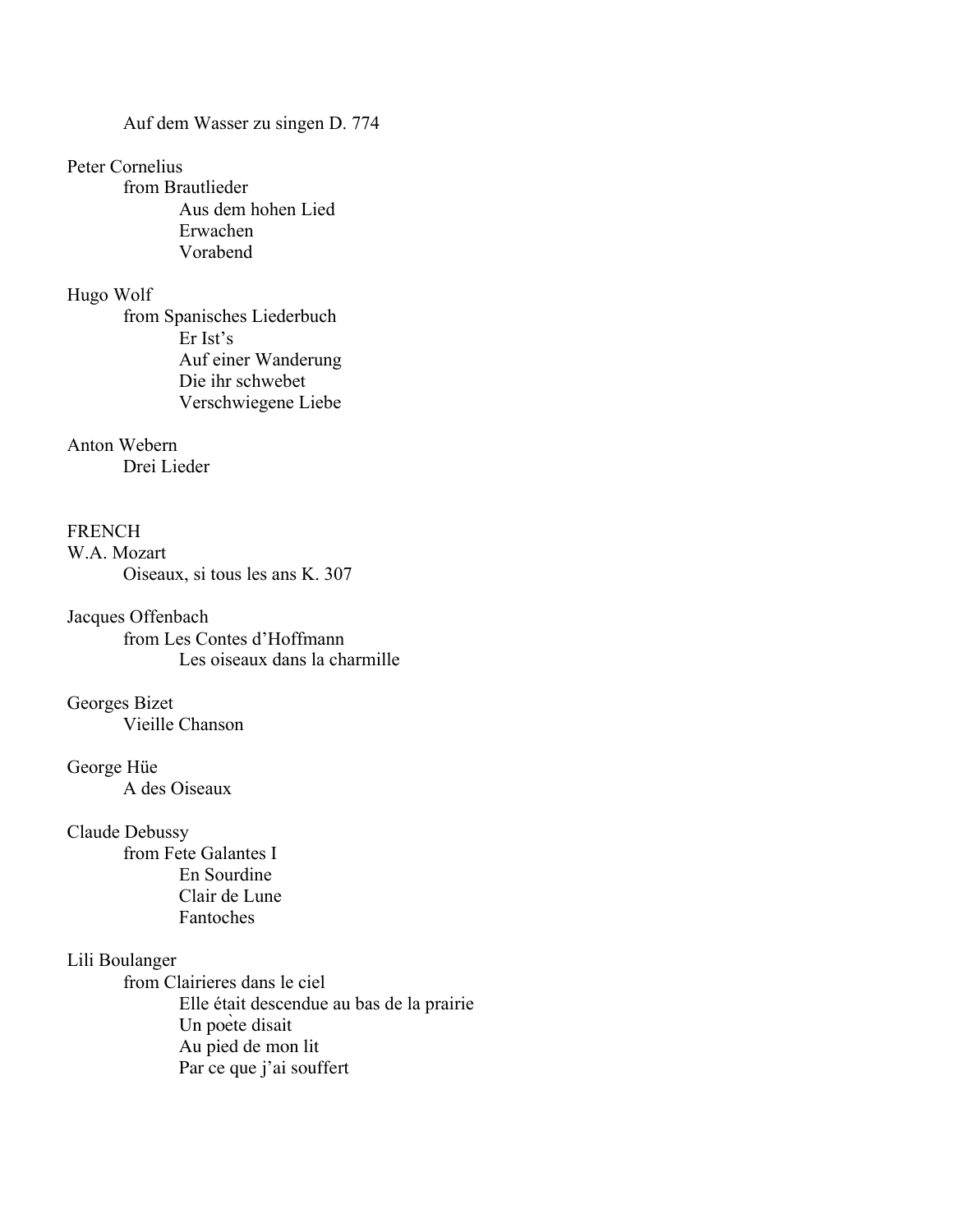Erik Satie from Trois Autres Melodies Les Fleurs

Arthur Honegger from Saluste du Bartas Le Depart

Germaine Tailleferre from 6 Chansons francaises No, la Fidelite Vrai Dieu

ENGLISH Henry Purcell from Fairy Queen Hark the Ech'ing Air

Thomas Arne from Artaxerxes A Soldier Tir'd of War's Alarms Sleep, Gentle Cherub O Come, O Come My, Dearest

Roger Quilter Weep You No More Fair House of Joy

Douglas Moore from Ballad of Baby Doe Silver Aria Willow Song

John Duke A Piper Luke Havergal

Benjamin Britten from A Midsummer Night's Dream Be Kind and Courteous

Kirke Mechem from Tartuffe Fair Robin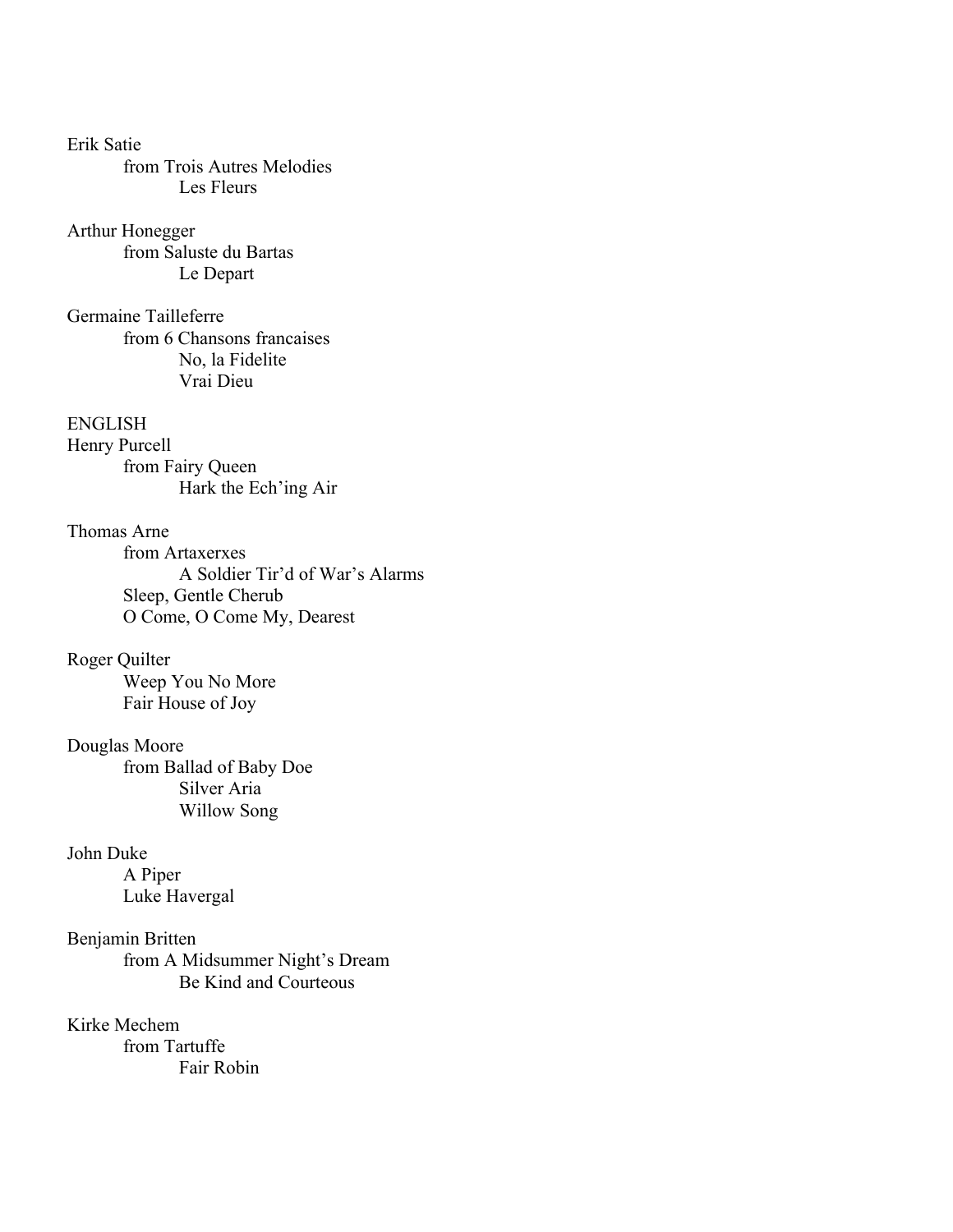Ricky Ian Gordon Souvenir

LATIN Francois Couperin Regina Coeli

Antonio Vivaldi from O qui coeli terraeque serenitas RV 631 O qui Coeli, Terraeque Serenitas Rosa Quae Moritur Alleluia

> from Gloria RV 588 Domine Deus, Agnus Dei

#### J.S. Bach

from Magnificat BWV 243 Quia Respexit from Mass in b minor BWV 232 Domine Deus

Joseph Haydn from Kleine Orgelmesse **Benedictus** 

Francis Poulenc Tenebrae Facte Sunt

# **SPANISH**

Enrique Granados El Majo Discreto

Manuel de Falla ¡Dios mío, qué solos Se quedan los muertos!

# MEDIEVAL GALICIAN

Alfonso X from Cantigas de Santa Maria A Virgen que de Deus Madre A Santa Maria